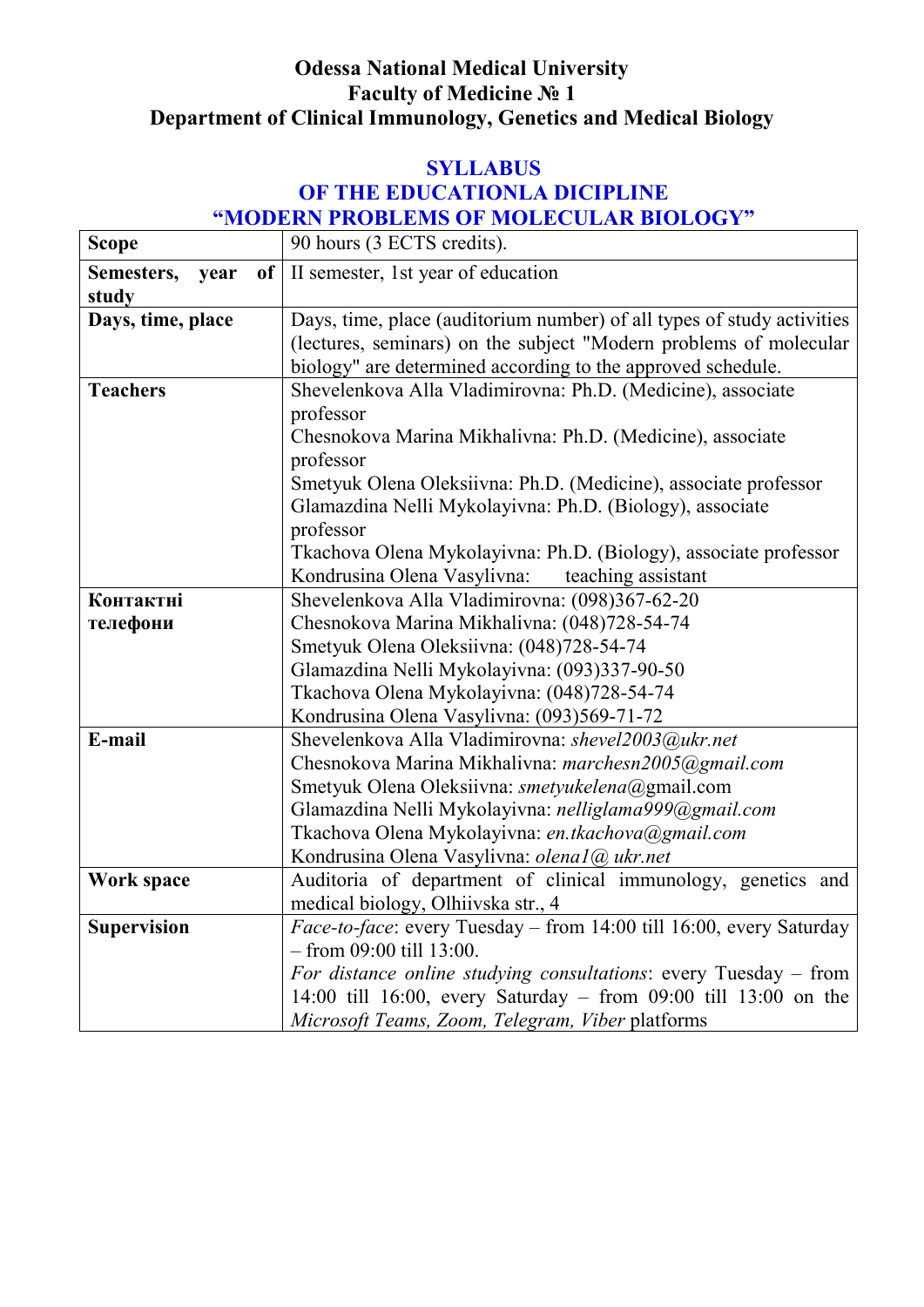#### **COMMUNICATION**

Communication with students will be carried out through face-to-face meetings, by phone, e-mail. In case of transition to distance online learning, communication with students will be provided by phone, e-mail and platforms Microsoft Teams, Zoom, Telegram, and Viber.

### **COURSE ANNOTATION**

*The subject of study of the discipline is* the biological basis of human life at the molecular -genetic level.

### *Prerequisites and postrequisites of the course. The place of discipline in the educational program.*

The discipline "Modern problems of molecular biology" is based on previously studied by graduates in secondary general school such a discipline as "Biology".

The discipline "Modern problems of molecular biology" is integrated with the following disciplines: medical biology, biological and bioorganic chemistry, pathological physiology, microbiology, virology and immunology.

## *The purpose of the discipline.*

The purpose of teaching the discipline "Modern problems of molecular biology" is the formation of knowledge and practical skills in human molecular biology for further mastering by students of a block of disciplines that provide scientific and professional training.

### *Tasks of the discipline.*

The main tasks of studying the discipline "Modern problems of molecular biology" are:

- to explain the patterns of manifestations of the life-sustaining activity of the human organism at the molecular-genetic and cellular levels;

- to determine the manifestations of the general biological laws during human ontogenesis;

- to understand the molecular-genetic basis for the development of hereditary and multifactorial diseases and prospects for the application of molecular biology achievements in practical medicine.

### *Expected results.*

Upon complotting of the study of the discipline "Modern problems of molecular biology" the student must know:

- structure and function of nucleic acids;

- mechanisms of intercellular signaling and transmembrane transport;

- organization of structural genes of eukaryotes;

- molecular mechanisms and significance of the processes of replication, repair, recombination;

- molecular mechanisms of realization of hereditary information;

- principles of regulation of gene expression in pro- and eukaryotes;

- features of the organization of genomes of viruses, prokaryotes, eukaryotes;
- modern methods of studying the human genome;
- molecular mechanisms of mutational variation;

- mutagens and methods of their research, mechanisms of action of antimutagens;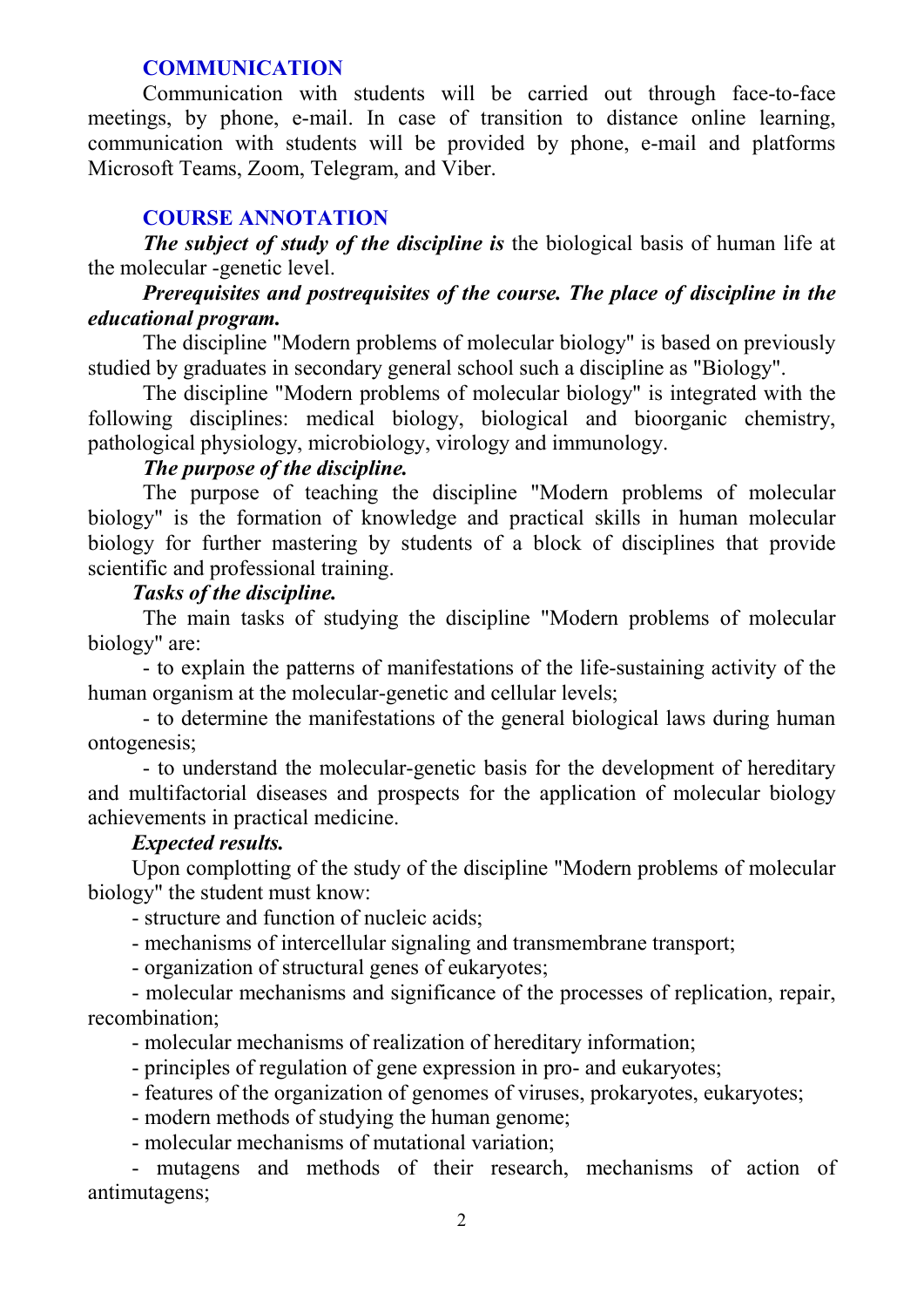- molecular mechanisms of cell differentiation, characteristics of stem cells;

- regulation of the cell cycle, molecular mechanisms of tumor development;

- modern methods of molecular genetic diagnostics and their use in medicine;

- the concept of biotechnology, cell and genetic engineering;

- transgenic organisms, the possibility of their use in biotechnology and medicine;

- potential environmental consequences of the usage of genetically modified organisms;

- cloning of cells and organisms, importance in biology and medicine;

- principles of gene therapy, its achievements and prospects.

Upon completing of the study of the discipline "Modern problems of molecular biology" the student must be able to:

- identify (schematically) the primary structure of the protein, the number of amino acids, the molecular weight of the polypeptide by the nucleotide sequence of the gene encoding it;

- determine changes in the structure of the protein due to gene mutations;

- determine the types of gene mutations in case studies and diagrams, types of chromosomal and genomic mutations during analysis of karyotypes;

- to analyze the electrophoregram of DNA and to detect the presence of DNA of infectious diseases agents and mutations in human genes.

#### **COURSE DESCRIPTION**

Forms and methods of teaching.

Totally, 90 hours have been allocated for the studying of the discipline "Modern Problems of Molecular Biology" (3 ECTS credits).

The discipline "Modern problems of molecular biology" will be presented in the form of lectures (10 hours) and seminars.

During the teaching of the discipline "Modern problems of molecular biology" various teaching methods will be used: dialogues in the systems "teacher-student" and "student-student", lecture notes, classroom work in the textbook – workbook (album) for seminars, abstracts preparing, public presentation during seminars.

The course "Modern Problems of Molecular Biology" includes individual and group consultations, which will be carried out through face-to-face meetings, telephone communication, use of e-mail, social networks, Zoom platforms and/or Microsoft Teams.

### **The content of the discipline.**

*List of topics:* 

Topic 1. Subject and objectives of molecular biology. Molecular mechanisms of intercellular signaling and transmembrane transport.

Topic 2. Macromolecules as objects of molecular biology study. DNA replication, DNA repair, DNA recombination.

Topic 3. Gene expression and its regulation

Topic 4. Structural organization of genomes of viruses and cellular organisms.

Topic 5. Molecular mechanisms of ontogenesis, genetic control of embryonic development. Epigenetic regulation of cellular processes.

Topic 6. Stem cells, reprogramming of somatic cells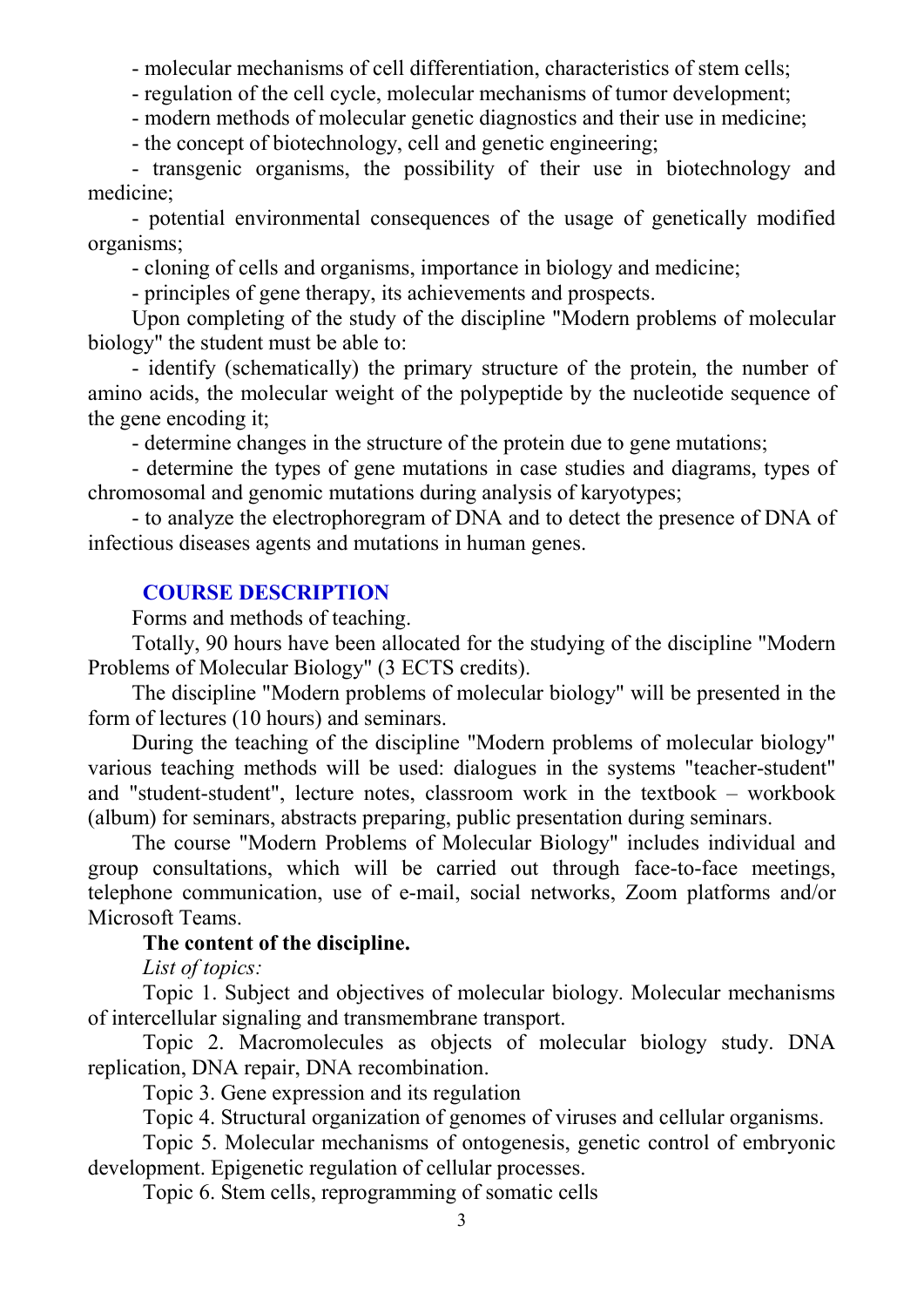Topic 7. The concept of reparative medicine. Cell engineering.

Topic 8. Regulation of the cell cycle. Apoptosis.

Topic 9. Fundamentals of oncogenetics.

Topic 10. Problems of mutagenesis and molecular mechanisms of hereditary diseases.

Topic 11. Researching of nucleic acids. Methods of DNA diagnosis.

Topic 12. Methods of genetic engineering.

Topic 13. Gene therapy.

Topic 14. Transgenic organisms.

Topic 15. Cloning of organisms. Credit.

## *List of recommended literature materials:* **1. Main literature**

- 1. Wilson and Walker's principles and techniques of biochemistry and molecular biology : textbook / K. Wilson, J. Walker, A. Hofmann, S. Clokie. – 8th ed., ed. by A. Hofmann, S. Clokie. – Cambridge University Press, 2018. – 929 p. : il.
- 2. Molecular Cell Biology : textbook / H. Lodish, A. Berk, C. Kaiser [et al]. 9th ed., rev. and upd.  $-NY : W$ . H. Freeman, 2021.  $-3691$  p. : il.
- 3. Essential Cell Biology : textbook / B.M. Alberts, D. Bray, K. Hopkin [et al]. 4th ed., rev. and upd.  $-NY:$  Garland Publishing, Inc., 2019. – 862 p.

# **2. Informational resources:**

- 1. OMIM (Online Mendelian Inheritance in Man) An Online Catalog of Human Genes and Genetic Disorders http://omim.org/
- 2. The tech interactive: https://genetics.thetech.org/genetics-news
- 3. https://www.nature.com/
- 4. US National Biotechnology Information Center (NCBI) database, which presents biomedical books, NCBI manuals, etc., and provides access to genetics resources such as GeneReviews https://www.ncbi.nlm.nih.gov/books

# **EVALUATION**

# **Grading**

The grade for the discipline is determined on the basis of the sum of grades of current academic activity (arithmetic mean of current activity), which the student receives when assessing theoretical knowledge, practical skills and abilities according to the lists defined by the curriculum.

## **Methods of current control.**

The current educational activity of the student at seminars is scored on a 4-point (traditional) scale. It is planned to write essays, presentations at seminars. At the seminar, students must be interviewed at least once in 3-4 classes (not more than 50% of students). At the end of each lesson, the teacher must announce the students' grades, make an appropriate entry in the gradebook.

At the end of the discipline, the current activity is calculated - the average current score (arithmetic mean of all current grades on a traditional scale, rounded to two decimal places). In the last practical session, the teacher is obliged to provide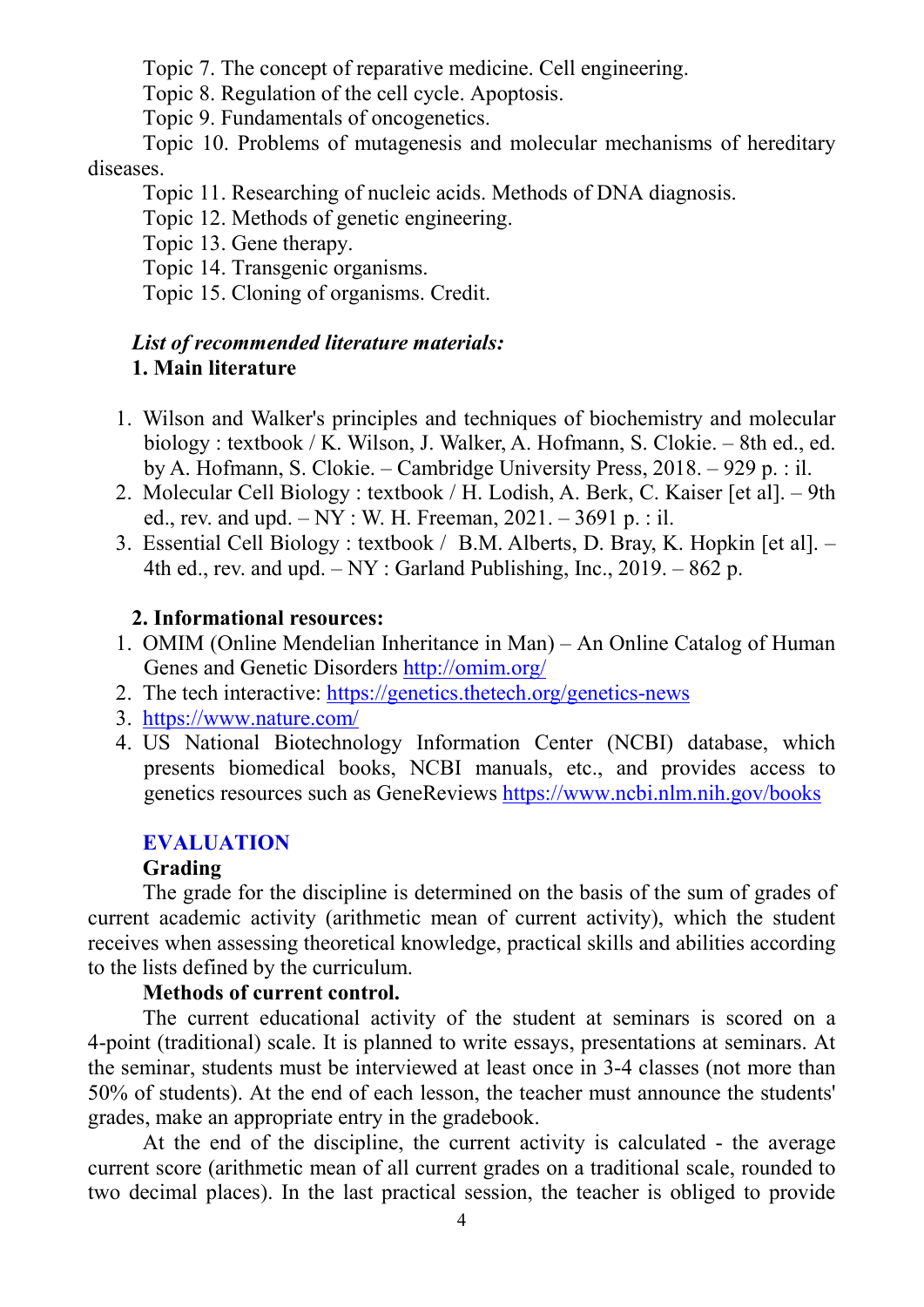information to students about the results of their current academic activity and academic debt (if present). To increase the average score in the discipline, the current grades "3" or "4" are not rearranged.

The grade "excellent" is given to student who shows special creative abilities, is able to acquire knowledge independently, without help of the teacher, finds and processes the necessary information, is able to use the acquired knowledge and skills for decision-making in unusual situations, convincingly argues answers, independently reveals own talents and inclinations.

The grade "good" is given to student, who is fluent in the studied amount of material, applies it in practice, freely solves problems in standard situations, independently corrects mistakes, the number of which is insignificant.

The grade "satisfactory" is given to student, who reproduces a significant part of the theoretical material, shows knowledge and understanding of the basic principles; with the help of the teacher can analyze the educational material, correct mistakes, among which there are a significant number of significant ones.

The grade "unsatisfactory" is given to student, who shows the material at the level of individual fragments, which are an insignificant part of the study material.

## **Forms and methods of final control.**

Final control of the discipline is a credit. Credits is estimated on a two-point scale:

- the grade "done" is given to a student who has completed the curriculum of the discipline, has no academic debt; level of competence - high (creative);

 - the grade "not done" is given to a student who has not fulfilled the curriculum of the discipline, has an academic debt (average score below 3.0 and / or absences); level of competence – low (receptive-productive).

**In distance online learning**, the evaluation of seminars is conducted orally in the form of an interview.

## **Possibility and conditions for obtaining additional (bonus) points.**

The student has an opportunity to receive additional points for such kinds of activity: active participation in work of a student's scientific group, presentation of student's scientific work.

## **INDEPENDENT WORK OF A STUDENT**

Students' independent work includes preparation for seminars, elaboration of educational and scientific literature, writing essays or preparation of presentations on seminar topics. Independent work is evaluated during the current control of the topic in the relevant lesson.

## **COURSE POLICY**

The policy of studying the discipline "Modern problems of molecular biology" is determined by the system of requirements that the teacher imposes on the student in the study of the discipline. Requirements apply to attendance of all types of classes (inadmissibility of absences, delays), rules of conduct in the classroom (active participation, compliance with the required minimum of educational work), incentives and penalties. The policy of the academic discipline is organized taking into account the norms of the legislation of Ukraine on academic integrity, the Statute and provisions of ONMedU, other normative documents.

*Deadline and reattempt policy.*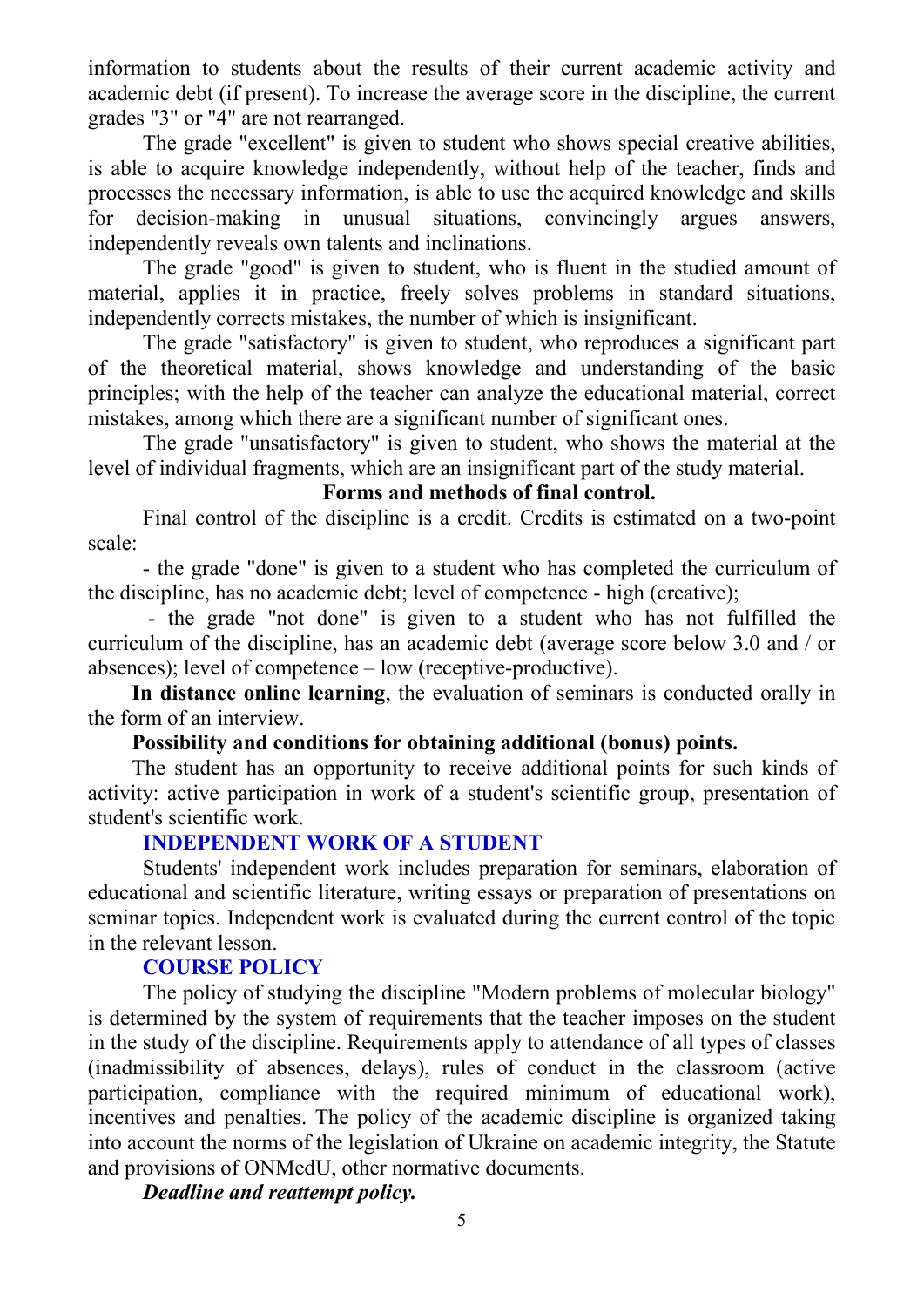Students who have attended all types of classroom sessions (lectures, seminars) and received grades not lower than "satisfactory" are admitted to the final lesson. Reattempt of unsatisfactory grades and absences is allowed during 2 weeks without permission from the dean on the days of consultations and rework (Tuesday and Saturday). Later reattempt is possible with permission from the dean. In case of distance online learning – in the terms determined and agreed with the teacher.

## *Academic Integrity Policy.*

Observance of academic integrity by higher education applicants provides: independent work of all types of educational tasks, tasks of current and final control of learning outcomes (for persons with special educational needs this requirement is applied taking into account their individual opportunities). References to informational sources in the case of using borrowed ideas, developments, statements, information. Compliance with the law on copyright and related rights, providing reliable information on the results of their own educational activities, used research methods and sources of information.

Unacceptable in educational activities for participants of educational process are: the usage of family or work ties to obtain a positive or higher score in the implementation of any form of control over learning outcomes; the usage of prohibited additional materials or technical equipment during control; passing of the control by fictitious persons.

For violation of academic integrity, students may be held subject to the following academic liability: reduction of assessment results; re-assessment; appointment of additional control measures (additional individual tasks, questions, tests, tests), re-passing the relevant educational component of the educational program;

For violation of academic integrity, higher education seekers may be held to the following academic liability: downgrading of the evaluation results of the final practical class, exam; re-assessment; appointment of additional control measures (additional individual tasks, control questions, MCQ), repeated traversal of relevant educational component of the educational program, deprivation of the right to participate in competitions for scholarships, grants, notification of the entity financing the education, potential employers, higher education applicant's parents about the committed violation, exclusion from the rating of applicants for academic scholarships or accrual of penalty points in such rating; deprivation of academic scholarship, deprivation of benefits provided by ONMedU for tuition fees, expulsion from ONMedU.

# *Attendance and lateness policy.*

Attendance of all types of classroom sessions (lectures, practical classes) is obligate.

Being late for all types of classroom sessions (lectures, practical classes) is prohibited.

## *Mobile devices.*

During all types of classroom sessions (lectures, practical classes), as well as control actions (final practical classes, exam), the usage of headphones, phones, smartphones, tablets is prohibited.

### *Behavior in the classroom.*